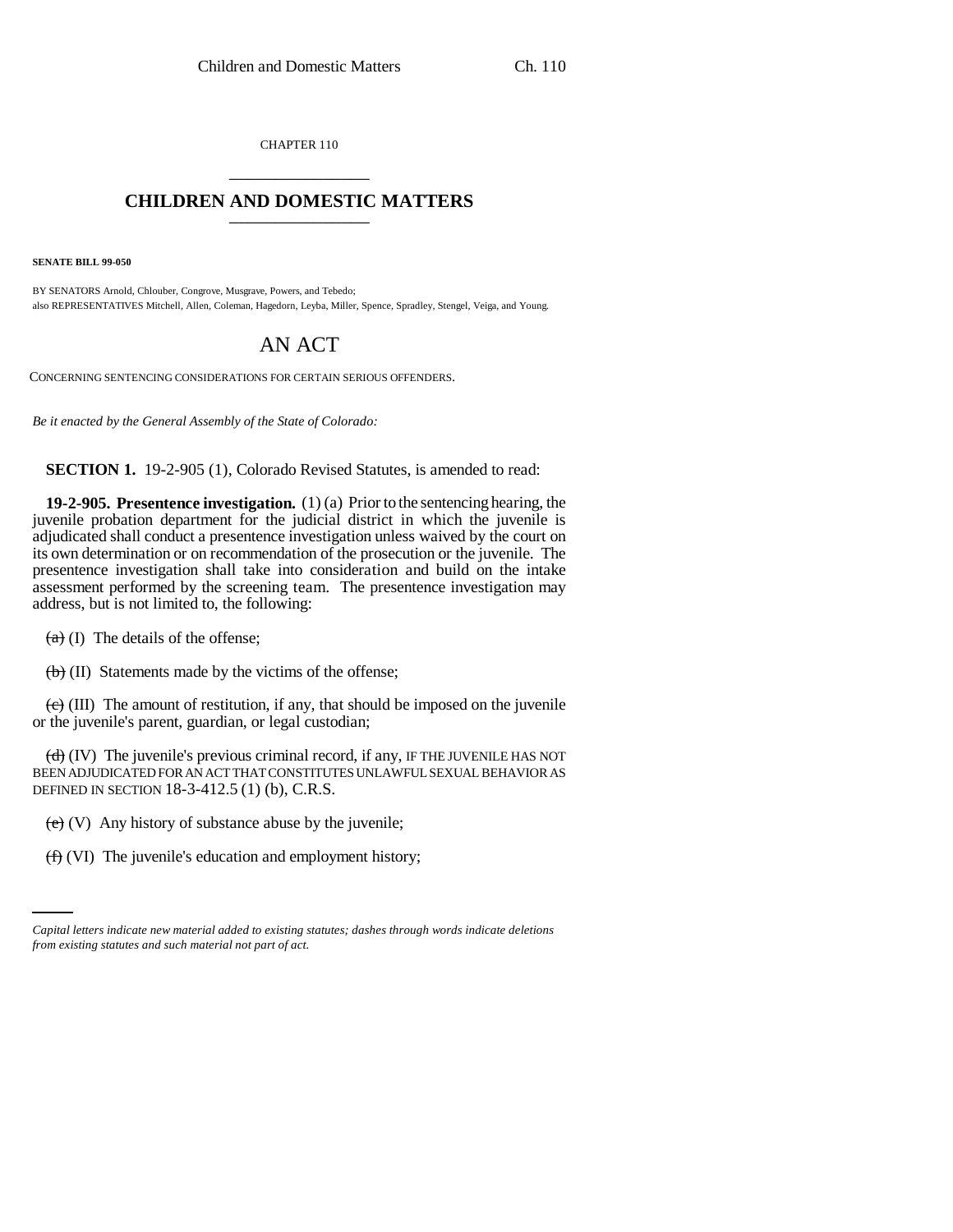## Ch. 110 Children and Domestic Matters

 $(g)$  (VII) The juvenile's family;

(h) (VIII) The juvenile's peer relationships;

 $\overleftrightarrow{H}$  (IX) The status of juvenile programs and community placements in the juvenile's judicial district of residence;

 $\left(\frac{1}{1}\right)$  (X) Other related material;

 $\left(\frac{1}{k}\right)$  (XI) Review of placement and commitment criteria adopted pursuant to section 19-2-212, which shall be the criteria for any sentencing recommendations included in the presentence investigation;

 $(H)$  (XII) Assessment of the juvenile's needs; and

 $(m)$  (XIII) Recommendations and a proposed treatment plan for the juvenile.

(b) IF THE JUVENILE HAS BEEN ADJUDICATED FOR AN ACT THAT CONSTITUTES UNLAWFUL SEXUAL BEHAVIOR AS DEFINED IN SECTION 18-3-412.5 (1) (b), C.R.S., THEN THE REPORT ON THE PRESENTENCE INVESTIGATION SHALL INCLUDE THE JUVENILE'S PREVIOUS CRIMINAL AND JUVENILE DELINQUENCY RECORDS, IF ANY.

**SECTION 2.** 19-2-906 (1), Colorado Revised Statutes, is amended to read:

**19-2-906. Sentencing hearing.** (1) (a) After making a finding of guilt, the court shall hear evidence on the question of the proper disposition best serving the interests of the juvenile and the public. Such evidence shall include, but not necessarily be limited to, the social study and other reports as provided in section 19-1-107.

(b) IN THOSE CASES IN WHICH THE JUVENILE IS ADJUDICATED A JUVENILE DELINQUENT FOR AN ACT THAT CONSTITUTES UNLAWFUL SEXUAL BEHAVIOR AS DEFINED IN SECTION 18-3-412.5 (1) (b), C.R.S., THE COURT SHALL CONSIDER THE JUVENILE'S PREVIOUS CRIMINAL AND JUVENILE DELINQUENCY RECORDS, IF ANY, SET FORTH IN THE PRESENTENCE INVESTIGATION REPORT PREPARED PURSUANT TO SECTION 19-2-905 (1) (b) IN DETERMINING THE PROPER DISPOSITION FOR THE JUVENILE AND THE PUBLIC.

**SECTION 3.** 16-11-102 (1) (a), Colorado Revised Statutes, is amended to read:

**16-11-102. Presentence or probation investigation.** (1) (a) Following the return of a verdict of guilty of a felony, other than a class 1 felony, or following a finding of guilt on such charge where the issues were tried to the court, or on a plea of guilty or nolo contendere to such a charge, or upon order of the court in any misdemeanor conviction, the probation officer shall make an investigation and written report to the court before the imposition of sentence. Each presentence report shall include a substance abuse assessment or evaluation made pursuant to article 11.5 of this title and, unless waived by the court, shall include, but not be limited to, information as to the defendant's family background, educational history, employment record, and past criminal record, INCLUDING THE DEFENDANT'S PAST JUVENILE DELINQUENCY RECORD, IF ANY, IF THE DEFENDANT HAS BEEN CONVICTED OF UNLAWFUL SEXUAL BEHAVIOR AS DEFINED IN SECTION 18-3-412.5 (1) (b), C.R.S., an